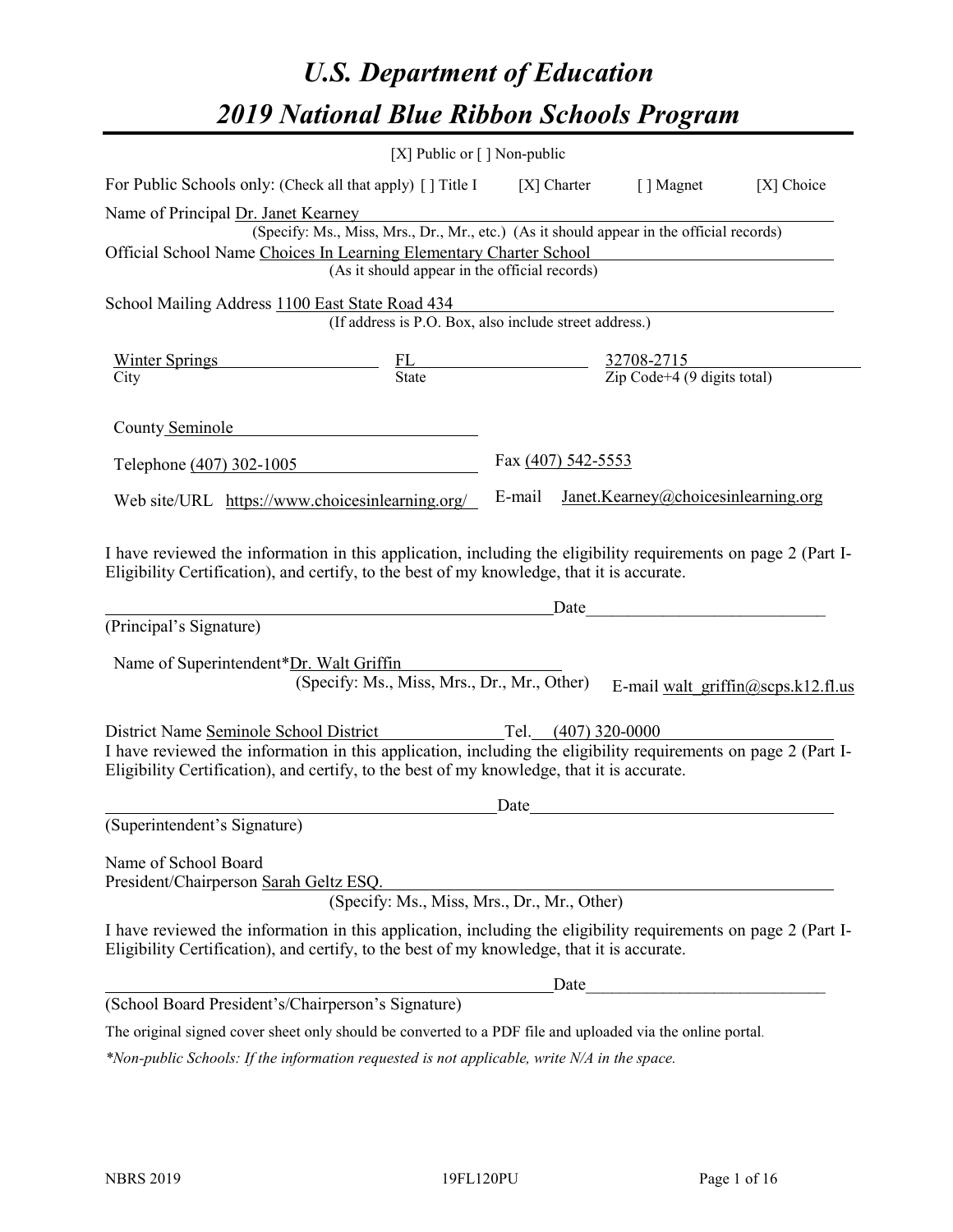The signatures on the first page of this application (cover page) certify that each of the statements below, concerning the school's eligibility and compliance with U.S. Department of Education and National Blue Ribbon Schools requirements, are true and correct.

1. All nominated public schools must meet the state's performance targets in reading (or English language arts) and mathematics and other academic indicators (i.e., attendance rate and graduation rate), for the all students group, including having participation rates of at least 95 percent using the most recent accountability results available for nomination.

2. To meet final eligibility, all nominated public schools must be certified by states prior to September 2019 in order to meet all eligibility requirements. Any status appeals must be resolved at least two weeks before the awards ceremony for the school to receive the award.

3. The school configuration includes one or more of grades K-12. Schools on the same campus with one principal, even a K-12 school, must apply as an entire school.

4. The school has been in existence for five full years, that is, from at least September 2013 and each tested grade must have been part of the school for the past three years.

5. The nominated school has not received the National Blue Ribbon Schools award in the past five years: 2014, 2015, 2016, 2017, or 2018.

6. The nominated school has no history of testing irregularities, nor have charges of irregularities been brought against the school at the time of nomination. If irregularities are later discovered and proven by the state, the U.S. Department of Education reserves the right to disqualify a school's application and/or rescind a school's award.

7. The nominated school has not been identified by the state as "persistently dangerous" within the last two years.

8. The nominated school or district is not refusing Office of Civil Rights (OCR) access to information necessary to investigate a civil rights complaint or to conduct a district-wide compliance review.

9. The OCR has not issued a violation letter of findings to the school district concluding that the nominated school or the district as a whole has violated one or more of the civil rights statutes. A violation letter of findings will not be considered outstanding if OCR has accepted a corrective action plan from the district to remedy the violation.

10. The U.S. Department of Justice does not have a pending suit alleging that the nominated school or the school district, as a whole, has violated one or more of the civil rights statutes or the Constitution's equal protection clause.

11. There are no findings of violations of the Individuals with Disabilities Education Act in a U.S. Department of Education monitoring report that apply to the school or school district in question; or if there are such findings, the state or district has corrected, or agreed to correct, the findings.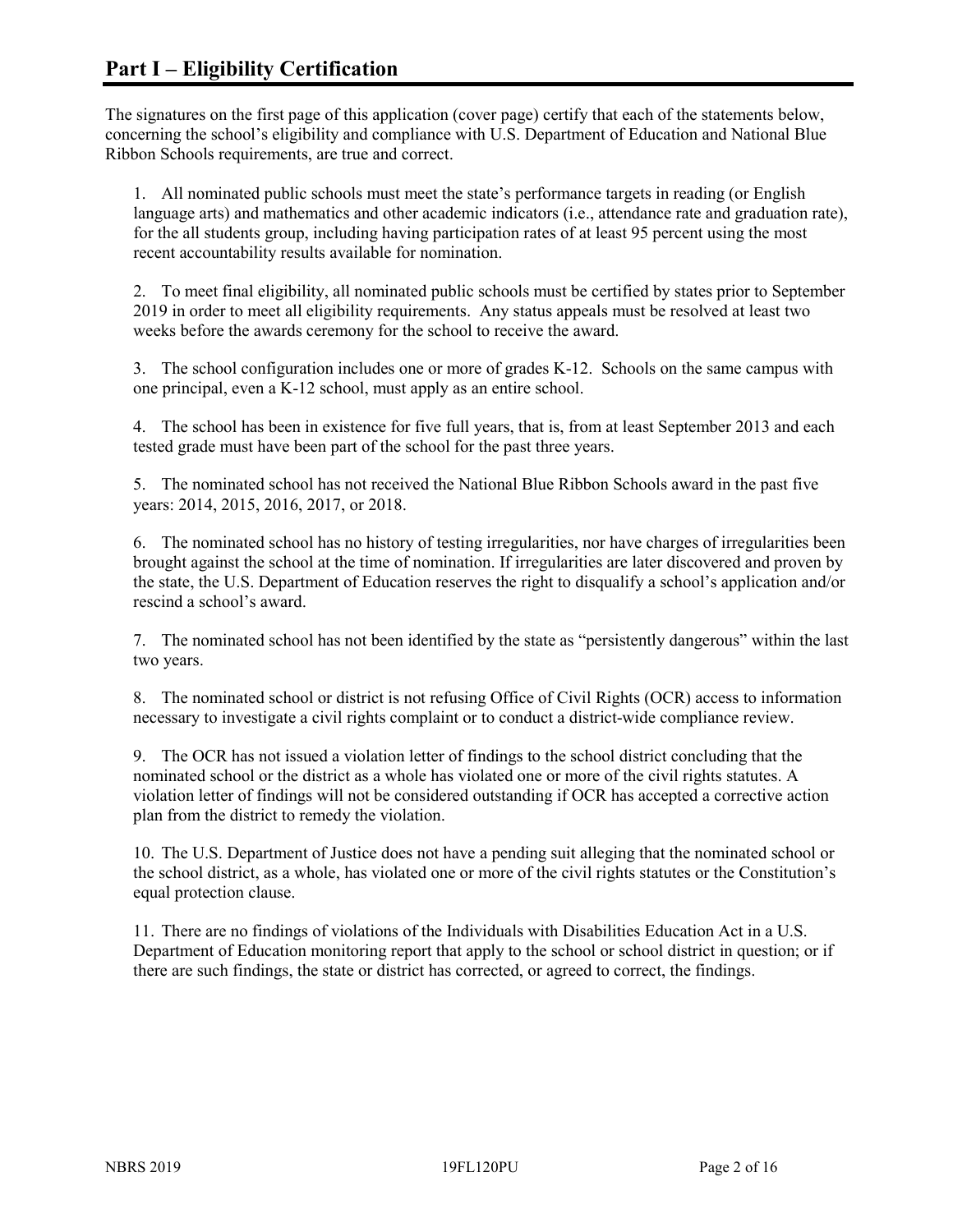# **PART II - DEMOGRAPHIC DATA**

#### **Data should be provided for the most recent school year (2018-2019) unless otherwise stated.**

#### **DISTRICT**

1. Number of schools in the district  $\frac{37}{2}$  Elementary schools (includes K-8) (per district designation): 12 Middle/Junior high schools 9 High schools 0 K-12 schools

58 TOTAL

**SCHOOL** (To be completed by all schools)

2. Category that best describes the area where the school is located:

[ ] Urban or large central city [X] Suburban [] Rural or small city/town

3. Number of students as of October 1, 2018 enrolled at each grade level or its equivalent in applying school:

| Grade                   | # of         | # of Females | <b>Grade Total</b> |
|-------------------------|--------------|--------------|--------------------|
|                         | <b>Males</b> |              |                    |
| <b>PreK</b>             | 0            | $\theta$     | 0                  |
| $\mathbf K$             | 65           | 75           | 140                |
| 1                       | 61           | 59           | 120                |
| 2                       | 59           | 63           | 122                |
| 3                       | 54           | 54           | 108                |
| $\overline{\mathbf{4}}$ | 62           | 45           | 107                |
| 5                       | 42           | 56           | 98                 |
| 6                       | 0            | $\theta$     | 0                  |
| 7                       | 0            | $\theta$     | 0                  |
| 8                       | 0            | $\theta$     | 0                  |
| 9                       | 0            | $\theta$     | 0                  |
| 10                      | 0            | 0            | 0                  |
| 11                      | $\theta$     | 0            | 0                  |
| 12 or higher            | 0            | 0            | 0                  |
| <b>Total</b>            | 343          | 352          | 695                |
| <b>Students</b>         |              |              |                    |

\*Schools that house PreK programs should count preschool students **only** if the school administration is responsible for the program.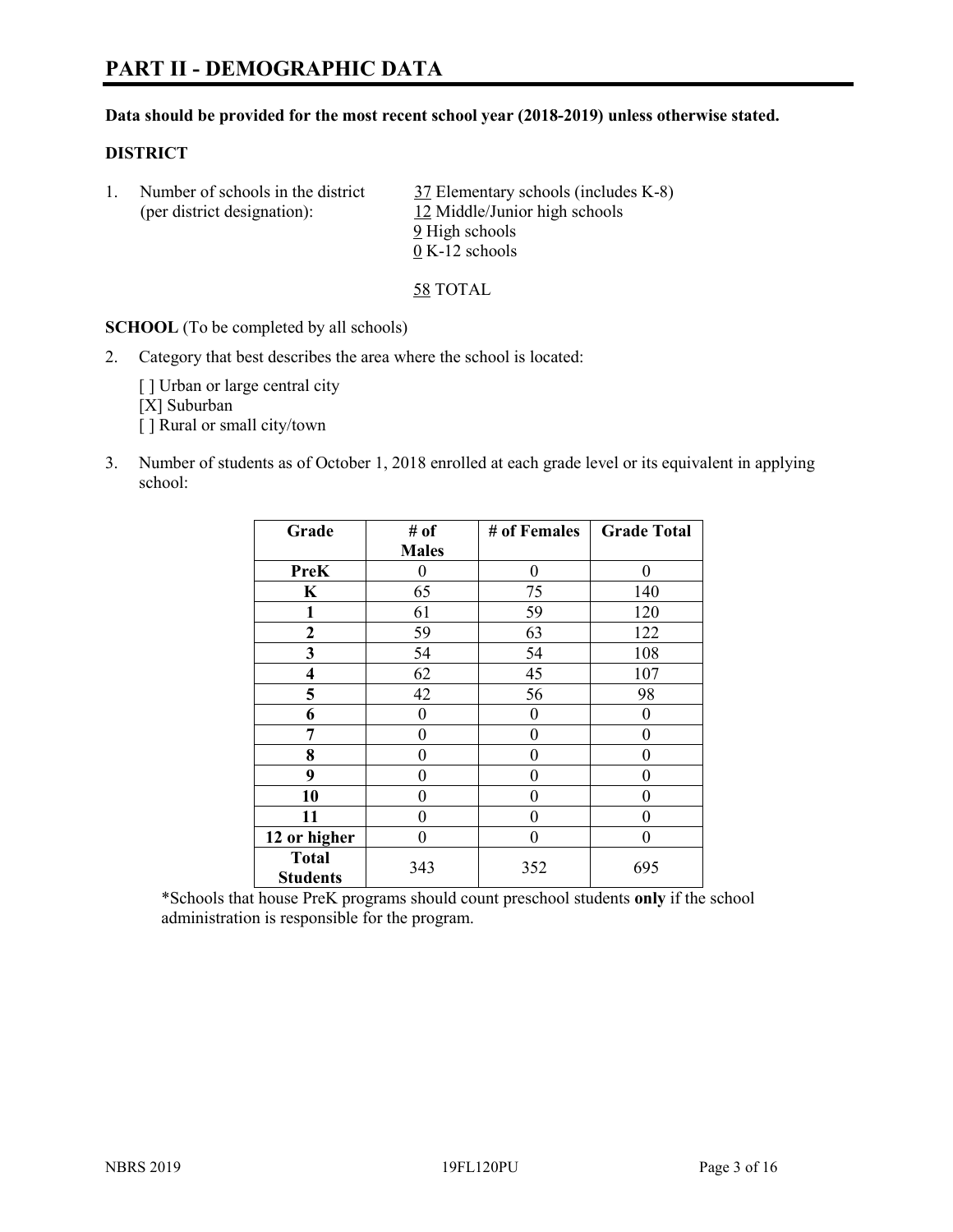4. Racial/ethnic composition of  $0\%$  American Indian or Alaska Native the school (if unknown, estimate): 10 % Asian 6 % Black or African American 24 % Hispanic or Latino 0 % Native Hawaiian or Other Pacific Islander 54 % White 6 % Two or more races **100 % Total**

(Only these seven standard categories should be used to report the racial/ethnic composition of your school. The Final Guidance on Maintaining, Collecting, and Reporting Racial and Ethnic Data to the U.S. Department of Education published in the October 19, 2007 *Federal Register* provides definitions for each of the seven categories.)

5. Student turnover, or mobility rate, during the  $2017 - 2018$  school year:  $\leq 1\%$ 

If the mobility rate is above 15%, please explain.

This rate should be calculated using the grid below. The answer to (6) is the mobility rate.

| <b>Steps For Determining Mobility Rate</b>    | Answer |
|-----------------------------------------------|--------|
| $(1)$ Number of students who transferred to   |        |
| the school after October 1, 2017 until the    |        |
| end of the 2017-2018 school year              |        |
| (2) Number of students who transferred        |        |
| from the school after October 1, 2017 until   | 6      |
| the end of the 2017-2018 school year          |        |
| (3) Total of all transferred students [sum of |        |
| rows $(1)$ and $(2)$ ]                        | 6      |
| (4) Total number of students in the school as | 694    |
| of October 1, 2017                            |        |
| $(5)$ Total transferred students in row $(3)$ |        |
| divided by total students in row (4)          | < 01   |
| $(6)$ Amount in row $(5)$ multiplied by 100   | <1     |

6. English Language Learners (ELL) in the school:  $2\%$ 

13 Total number ELL

Specify each non-English language represented in the school (separate languages by commas): Arabic, Chinese, Farsi, Filipino, French, Gujarati, Hindi, Kannada, Malayalam, Rumanian, Russian, Serbian, Spanish, Tamil, Telugu, Turkish, Urdu, Visayan, Yoruba

7. Students eligible for free/reduced-priced meals: 22 % Total number students who qualify: 151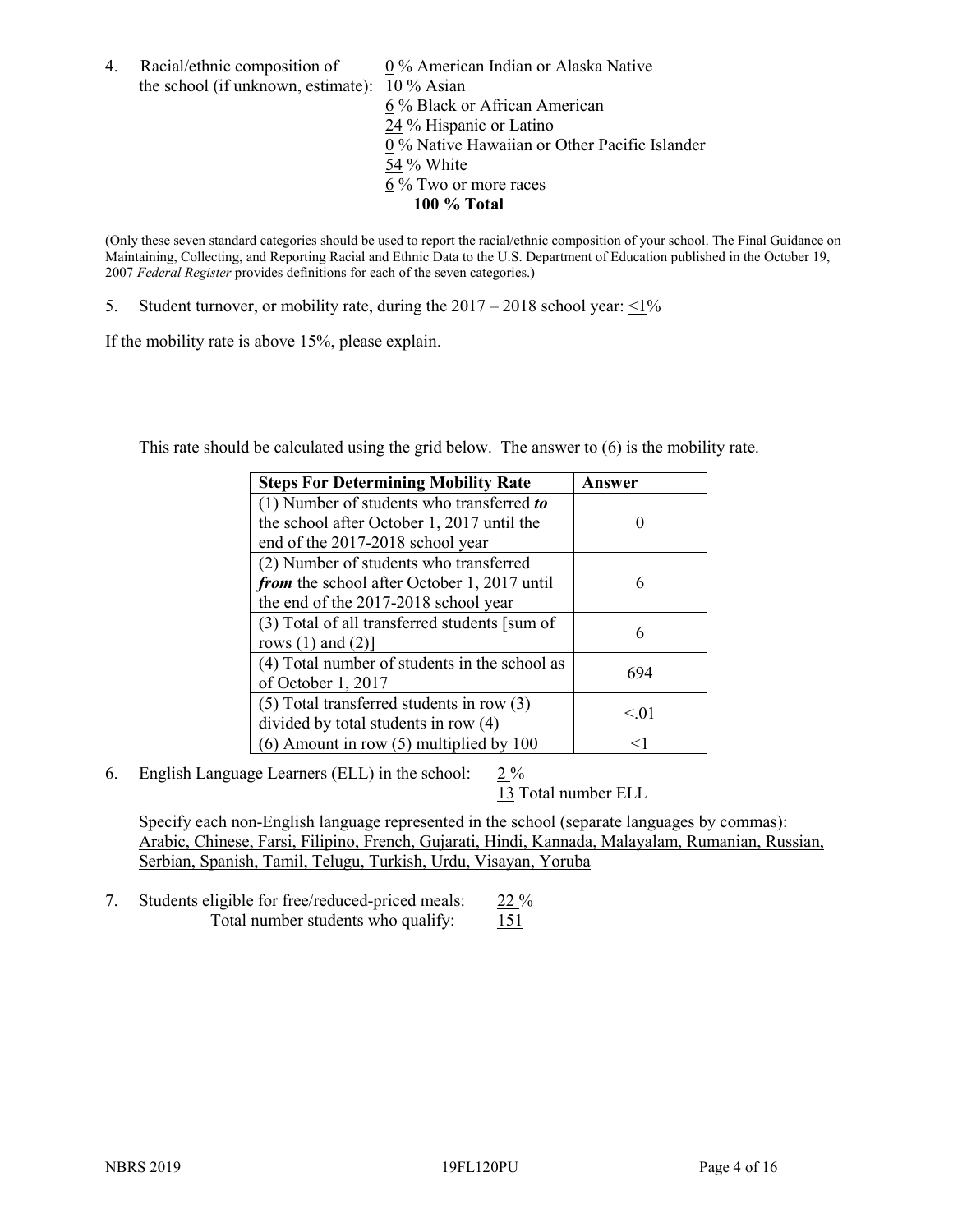85 Total number of students served

Indicate below the number of students with disabilities according to conditions designated in the Individuals with Disabilities Education Act. Do not add additional conditions. It is possible that students may be classified in more than one condition.

| 4 Autism                  | 26 Multiple Disabilities                |
|---------------------------|-----------------------------------------|
| 0 Deafness                | 0 Orthopedic Impairment                 |
| 0 Deaf-Blindness          | 4 Other Health Impaired                 |
| 0 Developmental Delay     | 25 Specific Learning Disability         |
| 0 Emotional Disturbance   | 84 Speech or Language Impairment        |
| 0 Hearing Impairment      | 0 Traumatic Brain Injury                |
| 0 Intellectual Disability | 0 Visual Impairment Including Blindness |

- 9. Number of years the principal has been in her/his position at this school:  $11$
- 10. Use Full-Time Equivalents (FTEs), rounded to nearest whole numeral, to indicate the number of school staff in each of the categories below:

|                                                                                                                                                                                                                              | <b>Number of Staff</b>      |
|------------------------------------------------------------------------------------------------------------------------------------------------------------------------------------------------------------------------------|-----------------------------|
| Administrators                                                                                                                                                                                                               | $\mathcal{D}_{\mathcal{A}}$ |
| Classroom teachers including those<br>teaching high school specialty<br>subjects, e.g., third grade teacher,<br>history teacher, algebra teacher.                                                                            | 35                          |
| Resource teachers/specialists/coaches<br>e.g., reading specialist, science coach,<br>special education teacher, technology<br>specialist, art teacher, etc.                                                                  | 3                           |
| Paraprofessionals under the<br>supervision of a professional<br>supporting single, group, or classroom<br>students.                                                                                                          | 7                           |
| Student support personnel<br>e.g., school counselors, behavior<br>interventionists, mental/physical<br>health service providers,<br>psychologists, family engagement<br>liaisons, career/college attainment<br>coaches, etc. |                             |

11. Average student-classroom teacher ratio, that is, the number of students in the school divided by the FTE of classroom teachers, e.g., 22:1 20:1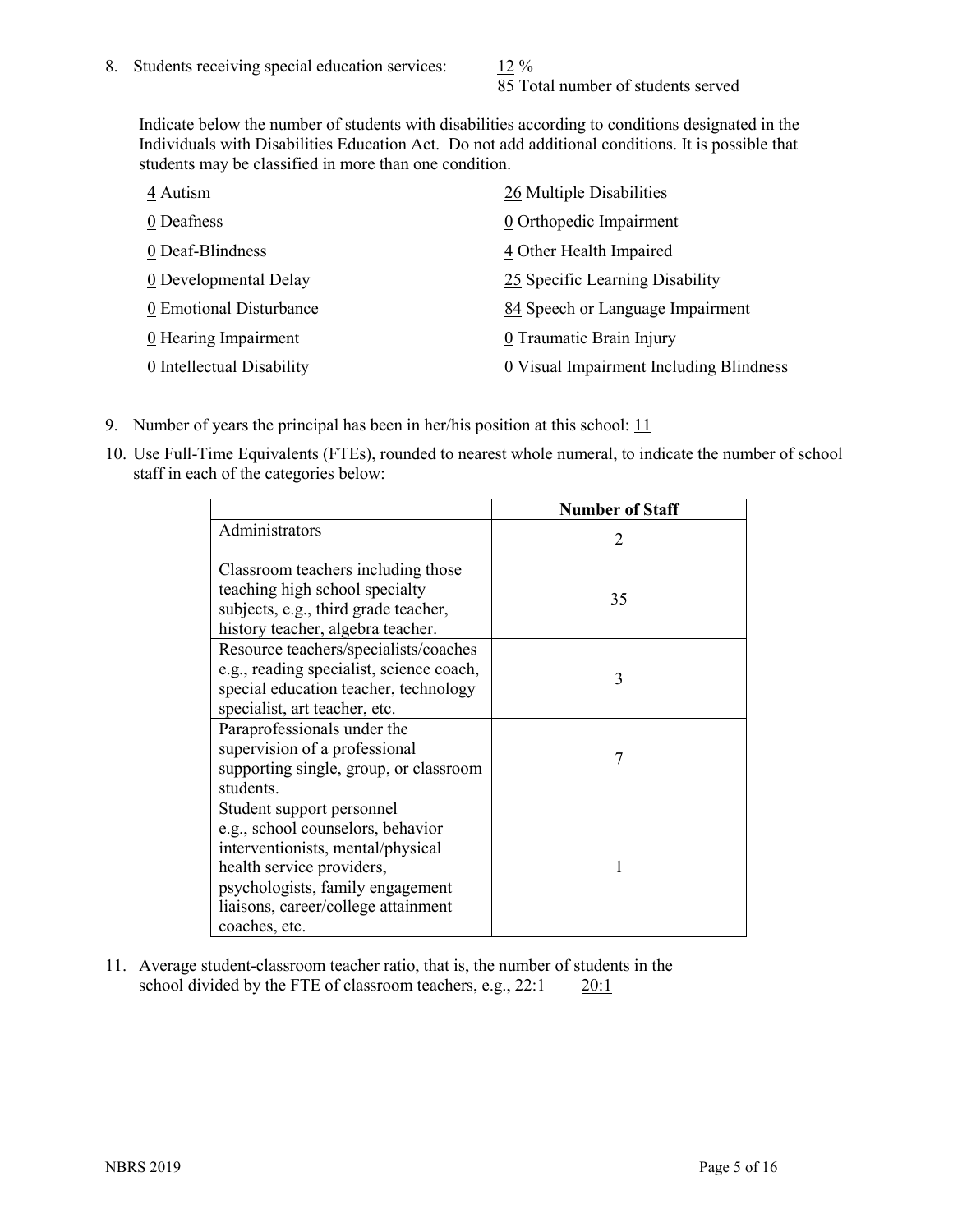12. Show daily student attendance rates. Only high schools need to supply yearly graduation rates.

| <b>Required Information</b> | 2017-2018 | 2016-2017 | 2015-2016 | 2014-2015 | 2013-2014 |
|-----------------------------|-----------|-----------|-----------|-----------|-----------|
| Daily student attendance    | $27\%$    | 96%       | 96%       | $27\%$    | 96%       |
| High school graduation rate | $0\%$     | $0\%$     | $0\%$     | $9\%$     | $0\%$     |

#### 13. **For high schools only, that is, schools ending in grade 12 or higher.**

Show percentages to indicate the post-secondary status of students who graduated in Spring 2018.

| <b>Post-Secondary Status</b>                  |       |
|-----------------------------------------------|-------|
| Graduating class size                         |       |
| Enrolled in a 4-year college or university    | $0\%$ |
| Enrolled in a community college               | 0%    |
| Enrolled in career/technical training program | 0%    |
| Found employment                              | 0%    |
| Joined the military or other public service   | 0%    |
| Other                                         | $0\%$ |

14. Indicate whether your school has previously received a National Blue Ribbon Schools award. Yes No X

If yes, select the year in which your school received the award.

15. In a couple of sentences, provide the school's mission or vision statement.

It is the mission of Choices In Learning to inspire and educate lifelong learners through a cooperative learning community.

16. **For public schools only**, if the school is a magnet, charter, or choice school, explain how students are chosen to attend.

Parents who wish to have their child(ren) attend our school submit a one (1) page Enrollment Form during our enrollment window. Student names and grades are entered into an Excel Spreadsheet and the sheet is sent to our accountant. The accounting firm randomly sorts the student names and then we invite them in the randomly sorted order as we have spots available at each grade level (based on class size and number of teachers at the grade level).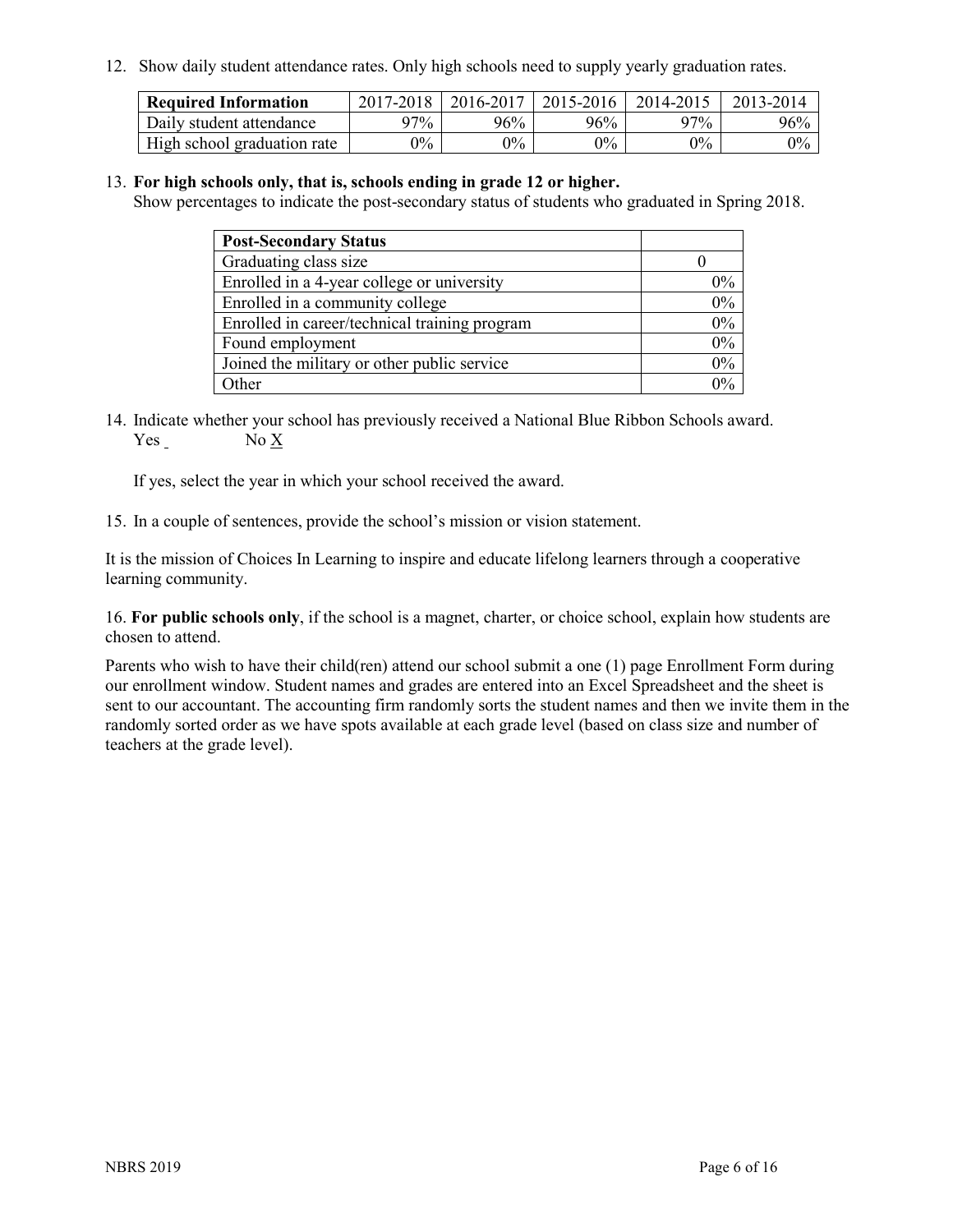# **PART III – SUMMARY**

Choices In Learning Elementary Charter School encourages excellence in academics. We are open to all elementary-aged children in Grades K-5. Our school currently serves a population comprised of approximately forty-six percent minority students and about thirty-two percent economically disadvantaged students who travel to us from all parts of Seminole County. We continually strive to improve student learning, to increase choices in learning opportunities for students and to provide students with a rich and full academic experience. Our staff believes that all students can learn if provided with programs designed to meet their abilities and needs.

Choices In Learning Elementary Charter School implements Success for All, a curriculum researched and developed by Johns Hopkins University. Researchers at Johns Hopkins University have worked during the past 30+ years developing curriculum that is research-based and proven to help students achieve at greater rates in comparison to their peers who used another curriculum. This curriculum encourages outstanding reading and cooperative skills and excellence in all areas of academics and behavior. Additionally, Success For All has designated Choices In Learning as an Ambassador School and principals and teachers come to CIL often to learn how to implement SFA in their schools! We are so honored to have been chosen for such a distinguished and flattering role in helping others to educate children in such a fantastic way.

We also focus on incorporating Science Technology Engineering and Math (STEM) skills and strategies into all of our classrooms. CIL provides an amazing amount of technology for our students. Every 4th and 5th grade child is assigned a Kindle Fire and a keyboard case to use at home and every child in 3rd, 4th and 5th grade has a Dell laptop for use in the classroom. We feel that giving students these opportunities to use and interact with the technology will prepare them for their continuing education and for life and work in general. As evidenced in our results on the state assessments, CIL does an outstanding job with math and science instruction as well. Please click on the Academic Performance link on our home page to review our results in comparison with the other Seminole County Public Elementary Schools. We are very proud of our students, parents, and staff and are thrilled with our results.

In addition to our excellent academic program, Choices In Learning Elementary Charter School offers: Fencing, Chorus, Safety Patrol, Cross Country, Robotics, Soccer, Science, Yoga, Dance, Debate, Chess, and Drama Clubs.

Choices In Learning Elementary Charter School partners with parents to achieve excellence in academics. As we work together, our children receive the best education possible.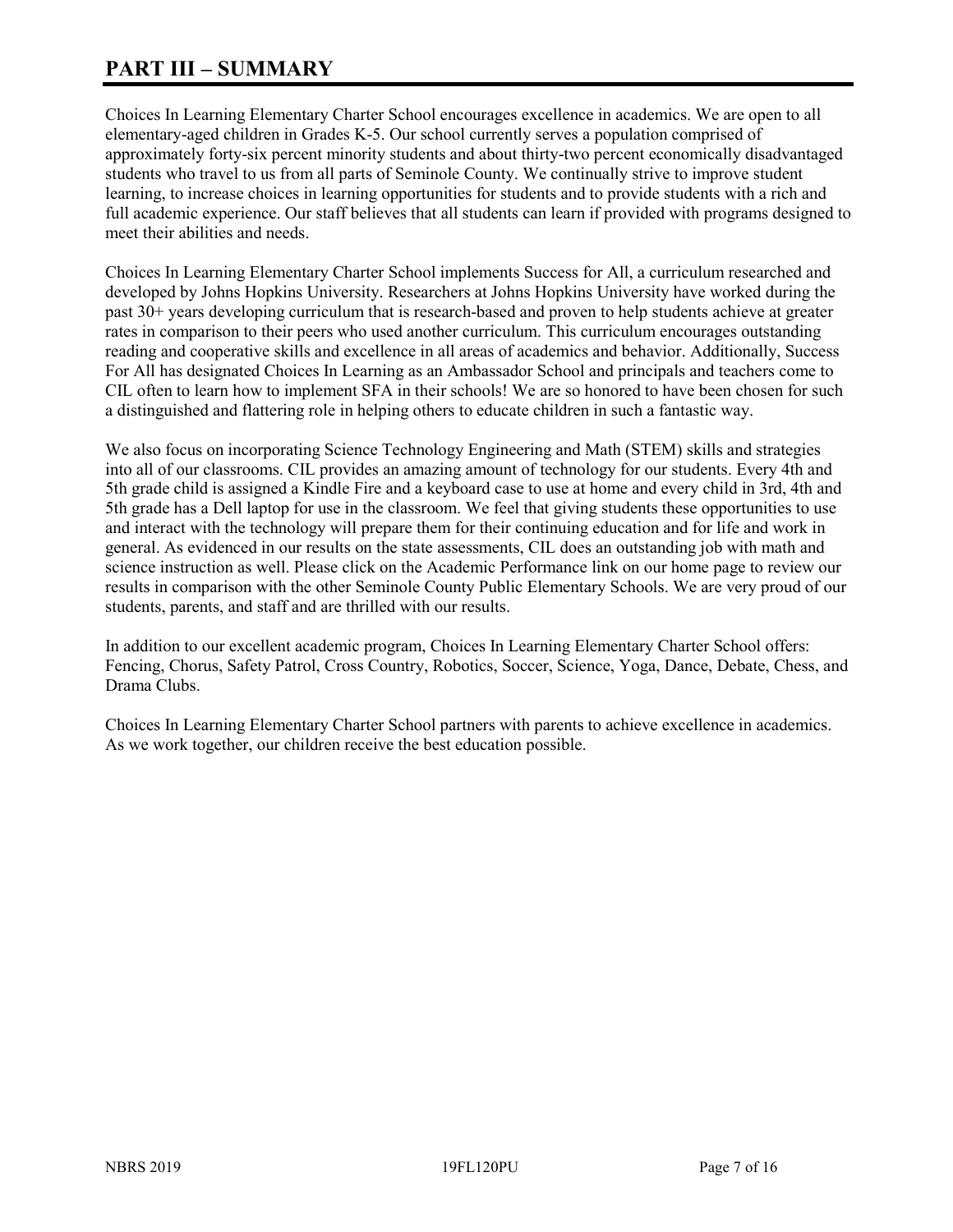# **1. Core Curriculum:**

# **1a. Reading/English language arts:**

Our school uses the Success For All curriculum for reading instruction at all grades K - 5. The basis of this program is the Cycle of Effective Instruction with an emphasis on cooperative learning. This program is aligned to the Florida Standards and was originally chosen by our founding CIL Board of Directors. Students are placed in the appropriate level class in order to best meet their needs whether for remediation or enrichment. By leveling students for reading, we are able to move them more quickly in order to either "catch them up" with their peers or to advance them to an even higher level of achievement. Students who struggle are placed in our Multi-Tiered System of Support and receive tutoring at least 2 times per week. If they show improvement, they may remain Tiered indefinitely. However, if the Tier 2 interventions are not successful, we move the child to Tier 3. Tier 3 interventions are conducted at least 4 times per week for 30 minutes each time.

Progress of each child is monitored by the interventionist through our quarterly assessment data (Mastery Connect). The emphasis we place on cooperative learning within the classroom also enables us to help students reach the highest level of mastery possible. Students are expected to turn and speak with partners and teammates in order to explain their thinking, expand on their answers, and to prove that what they are asserting has a basis in what has been stated by the author in a text. The Cycle of Effective Instruction also ensures that teachers follow the concept of I do… we do… you do. The Treasure Hunt for each text follows a framework that has teachers introduce a concept/skill through direct instruction. Then, students are asked to practice using that skill/strategy with their partners/teams before being asked to show individual mastery of the skill.

## **1b. Mathematics:**

Choices In Learning uses Think Central - Go Math and the power teaching model to educate our students in mathematics. Each grade level K-5 has specific lessons in every chapter to meet the needs of every Florida standard. Standards and goals are addressed at the beginning of each lesson with the students. The classwork, homework, review, quizzes, and tests all have several questions on each standard being covered. If students do not show mastery on the quizzes of each chapter they are given reteach pages to complete at home with their parents that are due the day of the test. This gives the students additional guidance on how to complete each type of skill and practice problems to reinforce the lesson.

Throughout the year the students take Progress Monitoring Assessments. These assessments address all of the specific subject area standards. If a student does not master a specific standard the teacher can then assign them intervention modules through Think Central on that specific skill. Classroom teachers create a student checklist after each of these major assessments. If a student continues to show sign of struggle they are places on our Multi-Tiered System of Support and receive tutoring anywhere from 2-5 times per week. When the students are pulled for tutoring they can then work on these individually assigned assessments to meet the needs of any areas in which they are showing signs of struggle. The students are also able to work on these assignments if they have extra time in the classroom and have finished team work, partner work, and on your own work. In addition to the specifically assigned modules all students have access to several Think Central resources.

Math on the Spot videos are available to every student in every grade level in their My Library section. These videos go through step by step how to unlock word problems and accurately solve it. There is a video for every single lesson in every chapter. The students also have access to Animated Math Models which allow them to use computer-based tools to understand the skill they are learning. To assist and challenge those who are on level each grade level has an AMC group once a week. Students are selected to be in this Accelerated Math Class due to their PMA scores, test scores, and work ethic. In this class the students work together to solve real life issues using math.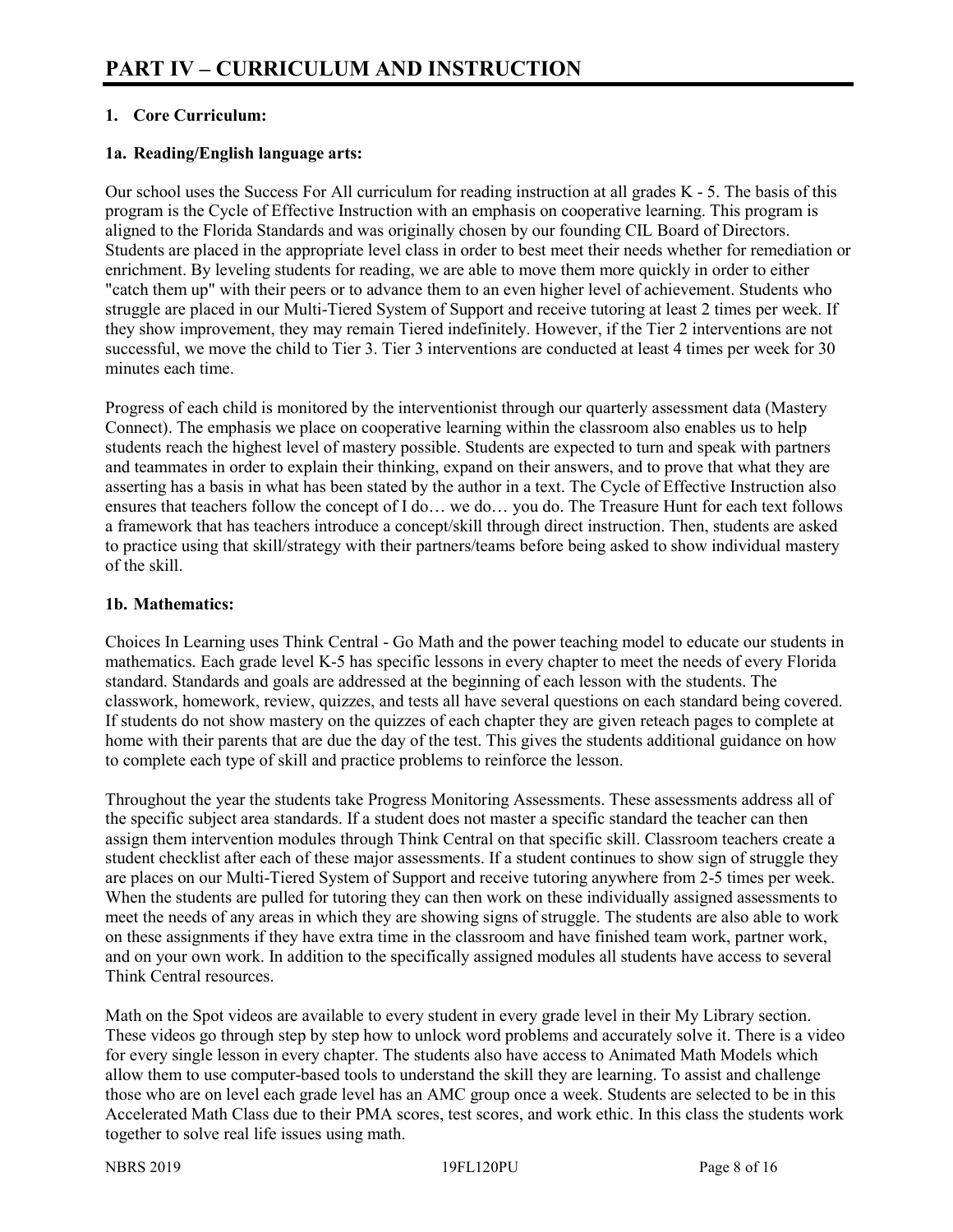Choices in Learning also uses a Cooperative Based Learning approach. Each lesson starts off with a get the goof and mental math PowerPoint slide to warm up the students' brains with previous math content. During this time the students are thinking to themselves how to solve the problem. After appropriate think time the students then share their thoughts with their peers at their team. A random student is then selected to share their thoughts with the class. The students then go over the specific learning goal for that day by putting it into their own words, rating where they currently are on the scale, and discussing how they will show improvement. After the goal, the teacher unlocks the math problem in the day's lesson and will teach the students the appropriate skill using any tips and tricks they may have. The teacher and students then solve a similarly structured problem again together. After this the students break off and work with their partner, their team, and then individually. During partner and team problems the students use role cards to ensure that each student plays a part in breaking down and answering the problem. The teacher is circulating and checking in with all of the teams to monitor understanding.

#### **1c. Science:**

Our school uses the Power Teaching Model for teaching science in grades 1-5. Each classroom teacher teaches units built with the State Standards that incorporate several hands-on learning labs. Annually, teachers are provided with a science budget to ensure the availability of consumable science materials. To begin each unit, students participate in an inquiry lab to peak their interest. This lab is followed by teachers chunking content and allowing students to engage with the material in a cooperative learning setting with groups of four. The material is presented through song, art, and visual presentations. The students practice using this information in a lab situation with the support of their peers utilizing the scientific method and are graded using a rubric. Examples of classroom labs have included building roller coasters to explore force and motion, making chemical and physical reactions during our matter unit to dissecting flowers in our life science units. Labs such as these make it easier for students to relate to and internalize the concepts we are attempting to teach. Following the direct instruction portion of the cycle, student practice, and the labs, students are given teacher-made assessments in order to determine mastery of the skills and concepts that were taught during the cycle.

Teachers also have students find real world connections during science by incorporating art, mathematics, engineering and technology into the lessons. Students are encouraged to illustrate and diagram during their science units. We have three 3D printers available to teachers and students of all grade levels. Keva Planks are used in classroom to reinforce several concepts with kinesthetic learning. Dash and Dot are programmable robots that are used to reinforce concepts as well. Choices In Learning uses a computer-based program to teach coding to our students.

Each year, our whole school participates in a Science Fair. Our older students participate in the Science Fair by choosing a topic and conducting an experiment using the scientific method. This is an opportunity to practice the scientific method that we have used all year. Students are challenged to find real world applications for their experiment. The younger students come to the older grades where projects are presented. The students are encouraged to think and act like scientists. Community scientists, NASA Engineers and Girl Scout STEM leaders have judged our science fair in the past creating that "real world" connection for the students. This is also an opportunity for Choices In Learning to foster relationships with business and partners in our community.

#### **1d. Social studies/history/civic learning and engagement**

Our school uses the Studies Weekly Curriculum for Social Studies in grades 1-5. This program provides standards-based curriculum that meets the state requirements for each grade level. Studies Weekly engages the students by providing a printed newspaper to go along with each unit, as well as providing an online website full of resources. The students are challenged to read each newspaper and apply reading comprehension skills and strategies to make further connections with the Social Studies Standards. This program was chosen for how well it easily engages students and how strongly it connects all of the subject areas.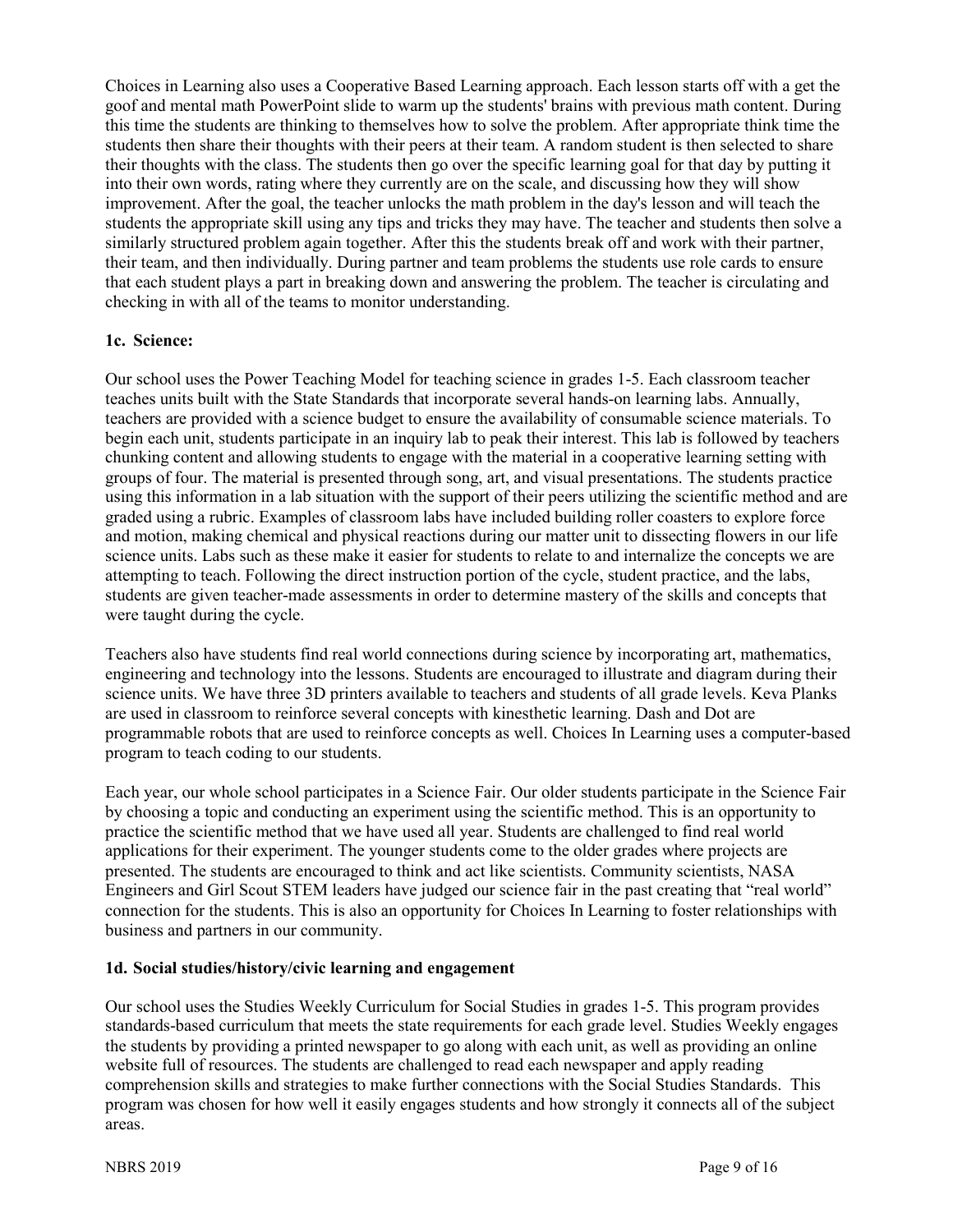Students begin each unit by sharing background knowledge, and then begin to build on it by reading the aligned Studies Weekly Newspaper. Differentiated by grade level, students may read the newspapers whole group, in teams, partners or individually. Teachers also have access to the online Studies Weekly resources which reads the newspaper to the students while following along on the screen. While reading the newspaper, the students are asked to stop and discuss the important information through Think-Pair-Share opportunities. The teacher models finding the important information such as dates and vocabulary by highlighting right in the articles. The students each have their own copy of the newspaper, and the teacher also has a large copy of the newspaper where instruction can be led and modeled at.

Once the newspaper articles have been read and discussed, the teachers utilize the provided extension activities to further extend the learning. Students are presented with reading comprehension questions where they are challenged to use the newspaper as reference for evidence. They are also provided with a writing prompt which is directly aligned to the standards and unit being taught. Students are also provided project based learning opportunities that challenge them to work together to research, create and present their findings on the units being taught.

At the end of each unit, students take a final assessment where they are required to use their newspaper as a resource and piece of evidence. This challenges the students to not only show mastery of the Social Studies standards that were taught, but also to use reading comprehension and writing skills share their knowledge.

## **1e. For secondary schools:**

# **1f. For schools that offer preschool for three- and four-year old students:**

#### **2. Other Curriculum Areas:**

Choices In Learning also provides instruction in the areas of art, music, media, Spanish and physical education. These subjects are provided to all students kindergarten through fifth grade. Each homeroom class meets for art, music, media and Spanish once every two weeks for fifty minutes. In a calendar school year each homeroom class will be provided approximately eighteen total class sessions in art, music, media and Spanish instruction. Physical education is provided to students three days per week throughout the school year.

The art curriculum at Choices In Learning was designed to meet all National Art Standards, support our goals as a cooperative learning school and encourage students to make connections between other core subject areas while expressing themselves as creative individuals. The art curriculum at CIL includes a variety of projects both 2D and 3D, some of which include printmaking, clay, painting, paper sculptures, Gyotaku, and Suminagashi. Art instruction always begins with students viewing artwork or particular art techniques. Students are then prompted with questions to turn and discuss with their partners. Often, students will be asked to compare and contrast two different pieces of artwork or to discuss the techniques and concepts employed by an artist or within a culture or art movement. Students apply techniques and knowledge learned in class to create a unique artwork that demonstrates an understanding of the artist, time period, culture or material they are learning about. Artwork is celebrated by their peers through teacher guided critiques and discussions. Third and fourth grade students' artwork is displayed in an annual art show and kindergarten through fifth grade student artwork is displayed throughout the school.

The music curriculum at Choices In Learning provides lessons based on the National Music Standards which include:

singing, alone and with others, a varied repertoire of music; performing on instruments, alone and with others, a varied repertoire of music; improvising melodies, variations and accompaniments; composing and arranging music within specific guidelines; reading and notating music; listening to, analyzing and describing music; evaluating music and music performances; and more.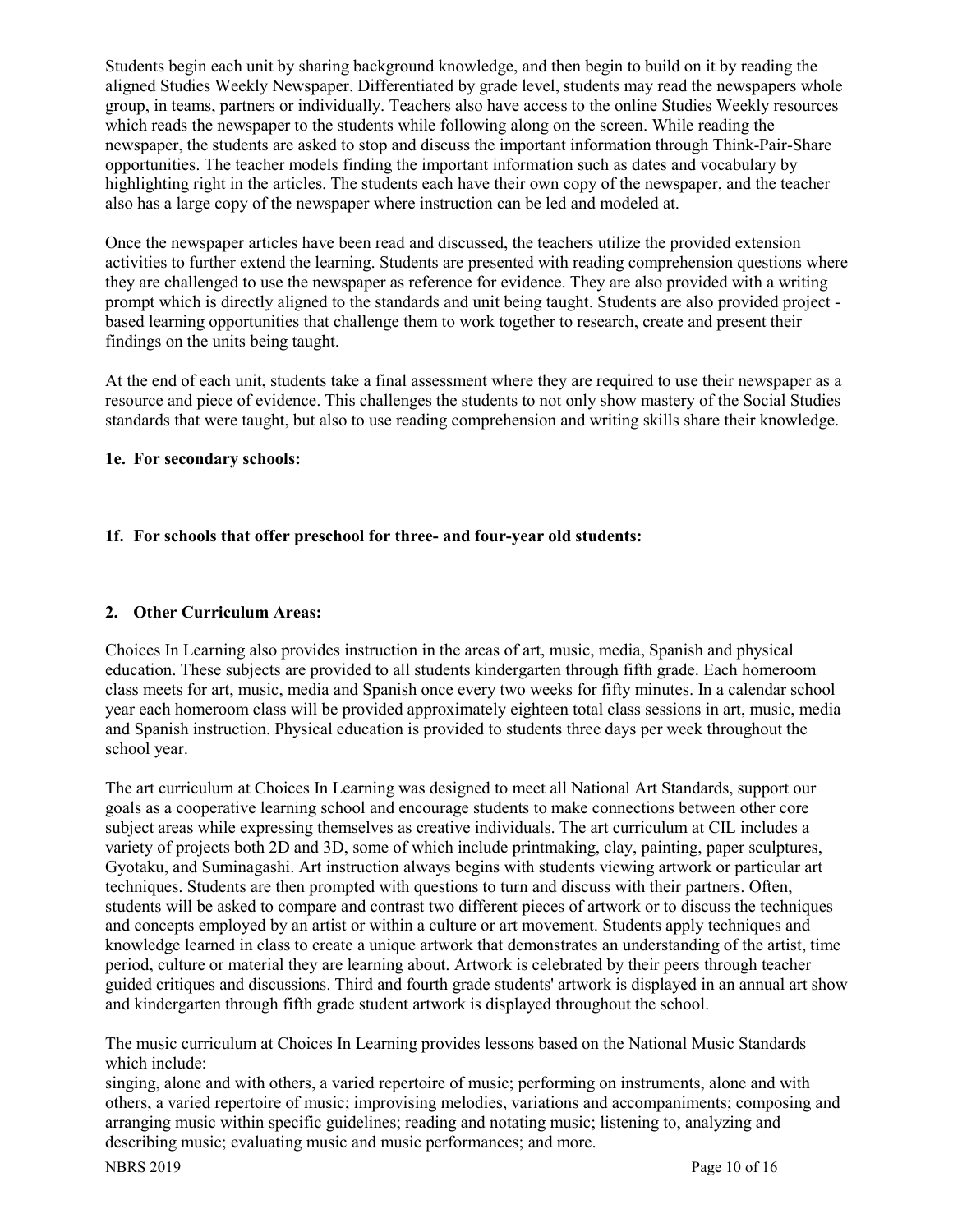In addition to the general music education classes, students also have the opportunity to join the school chorus in grades 3-5. Approximately ten percent of the student body chooses to sing in chorus. These groups meet before the school day begins 1-2 times per week. They prepare a special concert to be performed for their peers and also and evening performance for families to attend. The combined fourth & fifth grade chorus also performs in the community. CIL choruses have been invited to sing for the NBA Magic game for the past several years.

Spanish is offered at Choices In Learning. Spanish instruction is offered through the use of a computerbased program. The lessons consist of several learning activities for vocabulary, pronunciation and other language skills. There are several activities to help students better learn and understand words. These activities involve reading, speaking, writing and listening. Additional activities such as matching and unscrambling sentences help to aid in the learning process.

The Physical Education program at Choices In Learning is a unique mix of traditional style P.E. games with a modern flair. Our goal in the P.E. department is to provide a foundation of essential skills in a variety of sports through unique games and activities that are developmentally appropriate. We also have a strong focus on cooperative learning-based exercises and continuously promote healthy competition with an emphasis on excellent sportsmanship. Being active and finding an activity to be passionate about isn't something that is just taught in our program, but is something that is validated by our P.E. staff through their own extracurricular activities. By the end of fifth grade, the students at Choices in Learning should be equipped with tools necessary to live a healthy and productive lifestyle full of activities they enjoy inspired by their experiences in our program.

The Media program at our school runs on the same rotation listed above. Our students learn basic library skills like the Dewey Decimal System as well as advanced technology lessons. We have our kindergarten students learn the basics of coding and build on this process throughout their time here. Our fourth and fifth graders learn how to build computers utilizing the Raspberry Pi and Kano computing kits. The fifth graders also incorporate our 3D printers into their curriculum. The discuss real world life hacks and then create what they have come up with on our iPads and then ultimately print them on one of our three 3D printers. Our students also learn about the different genres of books. They check out library books at the end of each media session and keep them for two weeks. Our students are given technology rich lessons that they can take with them for years to come.

# **3. Special Populations:**

When a child is achieving on grade level academically, s/he is considered a Tier 1 student. The teacher continues to monitor the Tier 1 student's progress, but there is no need for additional interventions from the Multi-Tiered System of Support (MTSS) team. Tier 1 students sometimes experience enrichment activities while struggling peers receive needed academic or behavioral support. A child that is achieving above grade level may be referred either by the teacher or parent to be screened for gifted services. When a child passes the gifted screener, the parent is asked to sign permission for a full evaluation by the school psychologist to determine eligibility for gifted services.

When a child is struggling and needs extra help or additional interventions, they are considered a Tier 2 student. The MTSS team designs an individual plan of interventions, and the child's progress is monitored by the MTSS team. Recommendations for home support are also provided for parents and an MTSS form is completed. A child who shows a positive response to Tier 2 interventions may remain on Tier 2 indefinitely because the interventions are helping the child have more success.

When a child does not demonstrate expected gains/improvements while receiving Tier 2 interventions, the MTSS team reconvenes and may recommend more intense interventions. In this case, the child would be moved to Tier 3 and more intensive interventions will commence. Parents are informed of the child's change in Tier placement and teachers will continue to monitor the child's progress.

NBRS 2019 Page 11 of 16 A Student Study Team Meeting may be held while a student is receiving Tier 2 or Tier 3 interventions. This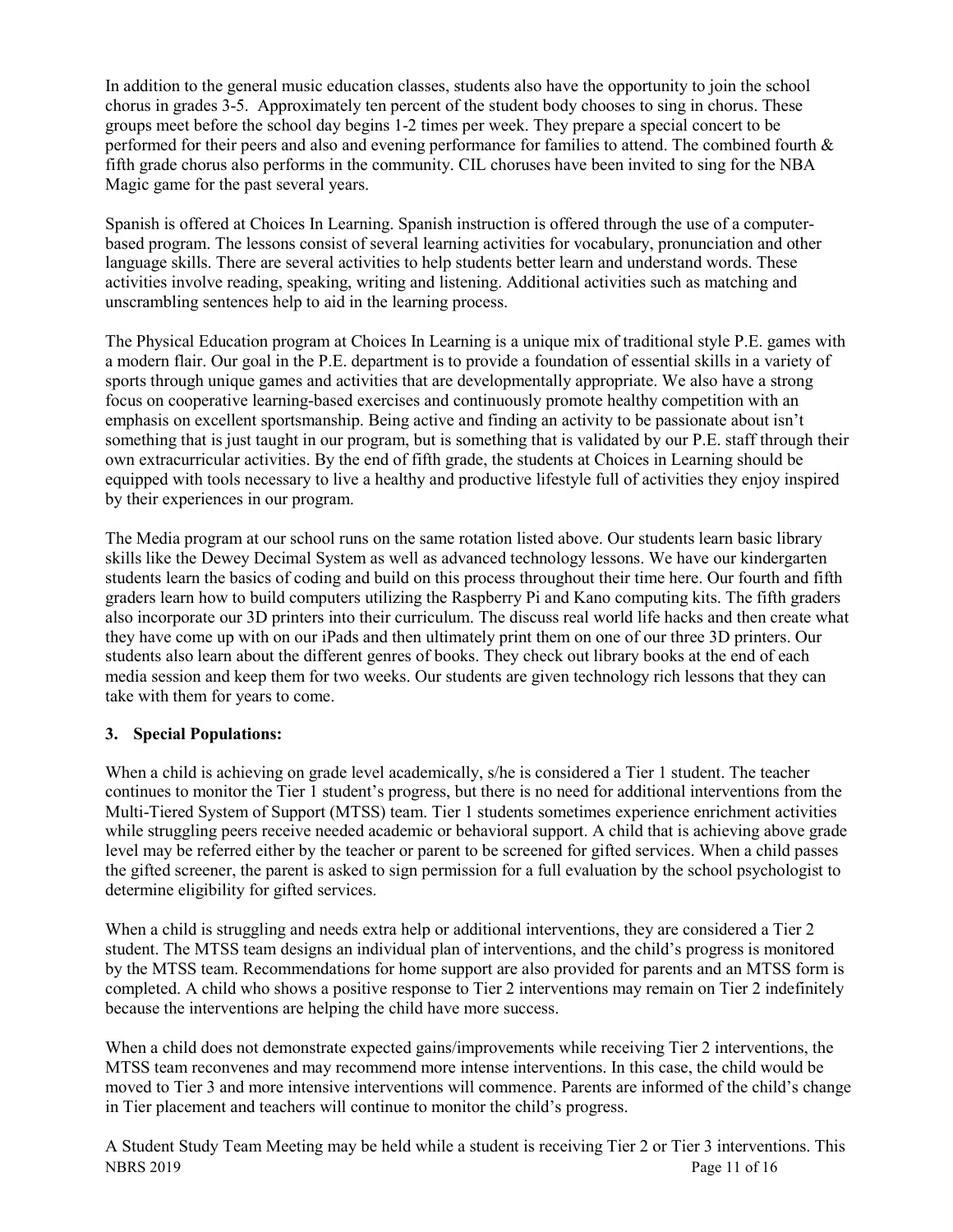meeting will typically include the principal, counselor, teachers, MTSS specialist/ESE teacher, Speech Language Pathologist (SLP), School Psychologist, and Student Staffing Resource Specialist. The SCPS School Nurse and/or Social Worker may also be invited. At this meeting, the team (including the child's parent(s)) will discuss the possibility of assessments that can be administered to your child as a part of a Psycho-Educational Evaluation. When ability or academic tests are administered by the SLP or psychologist, the information gathered is used to help guide interventions and instruction based on the child's strengths and weaknesses. Results of the testing alone are not the determining factor for a child to meet criteria for Special Education Services with an IEP or accommodations. A child's response to the MTSS interventions is also considered when determining eligibility for ESE services.

This comprehensive approach to monitoring student progress begins in Kindergarten and continues through 5th grade. This process supports our belief that all children can and will learn.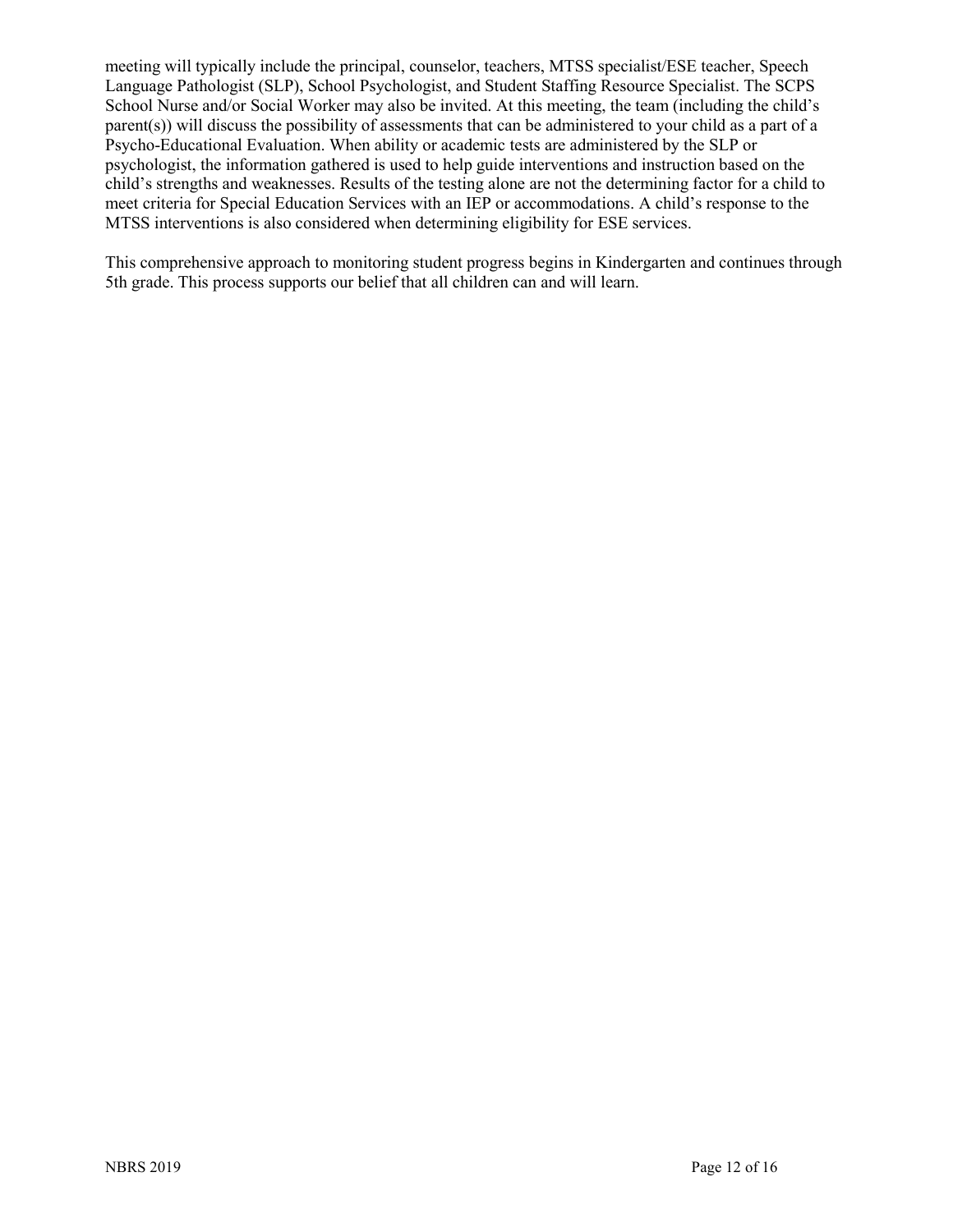## **1. School Climate/Culture:**

At our school, both students and staff feel engaged, valued and motivated due to all of the outstanding programs that create a positive environment. Students are engaged and motivated with a positive cooperative learning setting to support their academic, social and emotional growth through a variety of programs. Each week the students have their weekly class council where students discuss not only classroom goals but individual achievements. Students discuss their own personal needs for social and emotional growth. They seek peer advice under the guidance of the classroom teacher. We have a Cheetah Pride Program where all students are able to earn rewards through demonstrating school wide expectations. This program helps foster a sense of personal responsibility throughout the school campus. Students earn Cheetah Pride coupons for positive behaviors, and they can exchange the coupons for prizes. Students that have redeemed their Cheetah Prides are recognized and celebrated on the daily morning news. In the classrooms we use cooperative learning and give team points which keeps each individual student engaged and motivated to focus on the academic objective of each lesson. This practice helps each student achieve high academic success which is recognized quarterly. Our school recognizes students that earn A Honor Roll, A/B Honor Roll, Perfect Attendance, Subject Area Mastery and students with Great Gains in each subject area. At this ceremony, staff, students, parents and families come together to celebrate these academic successes.

Our teachers are grouped into small professional learning communities where they can discuss their teaching needs. Each person is valued, and each contribution is regarded as important. At our school the staff is supported by a PTO that does an outstanding job of helping our teachers feel valued by offering staff appreciation days and weeks. The Principal and the CIL Board of Directors supports our teachers through annual holiday celebrations and end of the year gatherings to help teachers and staff feel valued and wanted in our school community. Peer recognition helps to create a positive culture. CIL has established a Teacher and Employee of the Year honor which peers nominate and vote on the recipient. A mentoring program encourages veteran teacher and new teacher interaction in a positive setting so that all persons can grow professionally. Teachers are encouraged to observe each other and learn from those experiences.

#### **2. Engaging Families and Community:**

Choices In Learning is very fortunate to have an extensive relationship with the community and families which supports all of our students success and school improvements. At the beginning of each school year, our community relationships start with several opportunities for parents to be involved and engaged with other families and staff from our school. Our Parent Teacher Organization organizes a school carnival, skate nights, multiple dinner nights in the local community. This creates a partnership between the families and the school directly impacting student success.

Annually we hold a Parent Information Night where classroom teachers host mini workshops. These workshops provide information that the students will be introduced to throughout the year. Parents also learn strategies for helping their child achieve success in math and reading. Tools are provided that parents can utilize at home to assist their students. This event is very beneficial in engaging families because it creates open communication between parents and staff. At the end of the evening, parents, students and staff come together to enjoy a pizza dinner which helps foster the relationship between school and home.

Parent involvement continues throughout the school year via parent teacher conferences. Parents are invited twice a year to discuss their child's academic achievements as well as strategies to overcome any challenges they may have. The parents are provided with quarterly progress monitoring data, which is utilized to help assist their child in meeting their academic goal.

Field trips are another way that our school is involved community interaction. Each grade level chooses a local destination where the students can engage with community experts in a field of expertise that aligns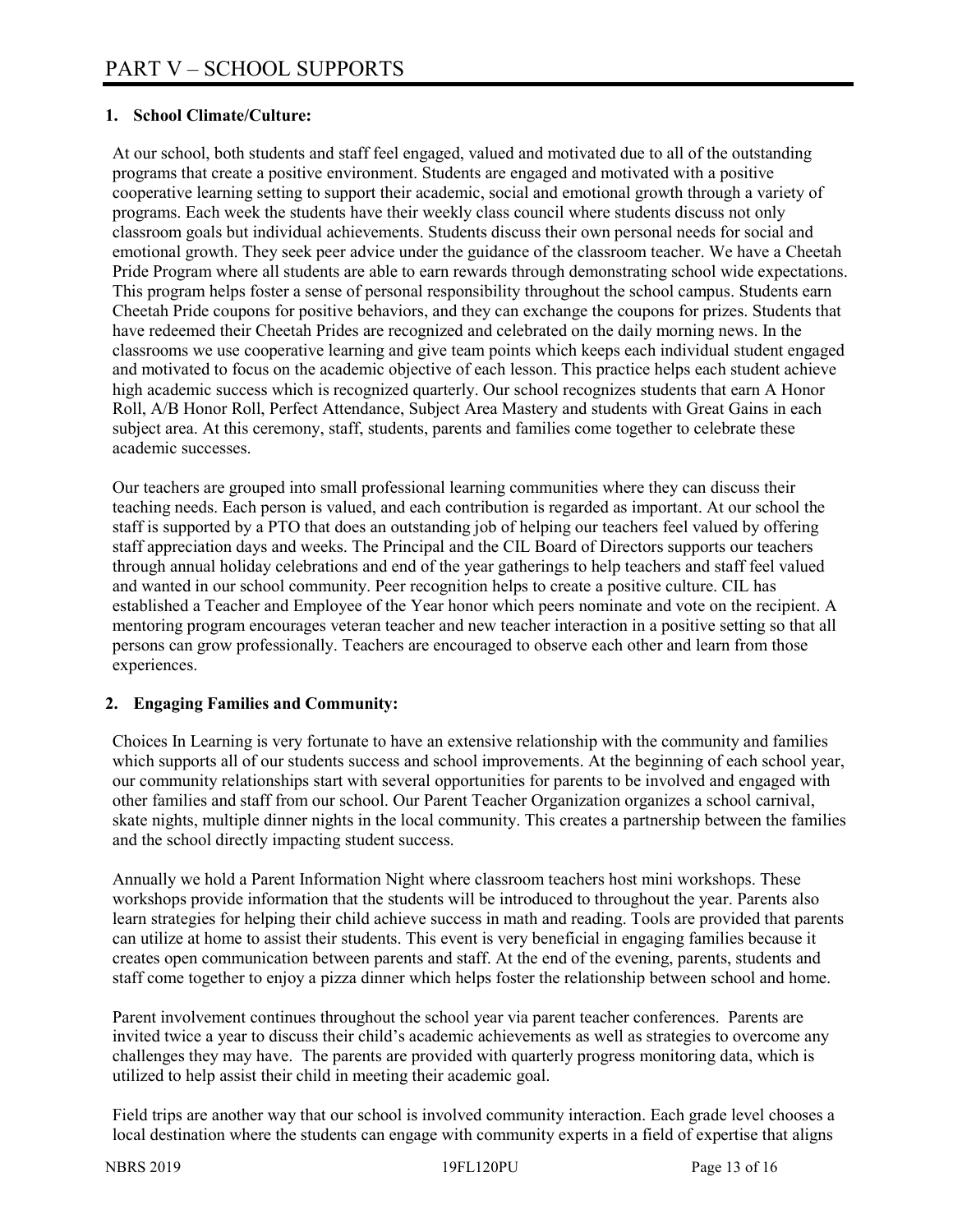with our state standards. Some of the experiences include Kindergarten visiting a local farm, fourth grade visiting local state parks, and fifth grade visiting our county Environmental Science Center. In addition to visiting the community, we also invite community outreach volunteers to come to our school. Local community helpers such as nurses, firefighters, police officers and veterinarians visit our first grade classes. Our second-grade students participate in an economic project where students design, plan and implement at product to sell to their school wide peers. They then vote on a local charity where they will donate their proceeds.

Our school has an annual school improvement plan that is created, approved and supported by our staff and SAC (School Advisory Committee). SAC is comprised of parents, administration, staff and local community members.

## **3. Professional Development:**

At Choices In Learning the teachers obtain professional development experience in a variety of ways. One of the best opportunities offered to all instructional staff is a resource from Florida Principal and Teacher Academy through the FL Department of Education. This is an online course structure that provides a variety of developmental courses, including courses in school leadership, special needs, instructional strategies, and classroom management. The multitude of classes offered provides the teachers with flexibility to meet their individual goals for professional and personal development. For example, one of the courses offered is Managing the Defiant Child. This course provides many beneficial strategies that can be implemented in the classroom as well as shared with fellow staff members. Upon completion of the course, educators reflect on its impact, measurable learning goals, and how it could be implemented in the classroom.

In addition to the online courses, Choices In Learning offers instructional professional development for all classroom teachers throughout the summer. At these workshops, teachers divide into professional learning communities to share different instructional strategies and discuss which techniques have been most successful for student and teacher growth. These professional development days range from STEM-based workshops to subject area improvement. Teachers discuss best practices for student achievement and learning gains. Sharing and learning new practices creates a reflective environment for school and teacher improvement.

Besides courses offered through Choices In Learning, administration and staff have the opportunity to attend professional development courses through the University of Central Florida. One of the previous workshops that staff attended was a STEM-based learning workshop. At this workshop, teachers were introduced to different manipulatives that could be used in all grade levels across the curriculum. One tool that has been implemented in the classrooms from that workshop is Keva Planks. These manipulatives have been used to create maps in social studies, represent geometric shapes in math, as well as learning basic engineering principals.

Having an opportunity for a variety of developmental courses provides the staff with the support to align activities with academic standards. These professional development opportunities provide teachers and administrators with innovative ideas and activities to assist with student engagement. This helps educators to reach the overall mission at Choices In Learning, which is to develop lifelong learners through cooperative learning.

#### **4. School Leadership:**

Our school's leadership philosophy is based on our mission statement. It is the mission of Choices in Learning Elementary Charter School to inspire and educate lifelong learners through a cooperative learning community. The overall leadership structure of our school starts with our Board of Directors and our principal. These two leadership bodies at our school work very closely together through meetings where the public and their input are invited. Additionally, our school has a School Advisory Council comprised of staff, parents, and community members. Each of our grade level teams works in Professional Learning Communities (PLCs).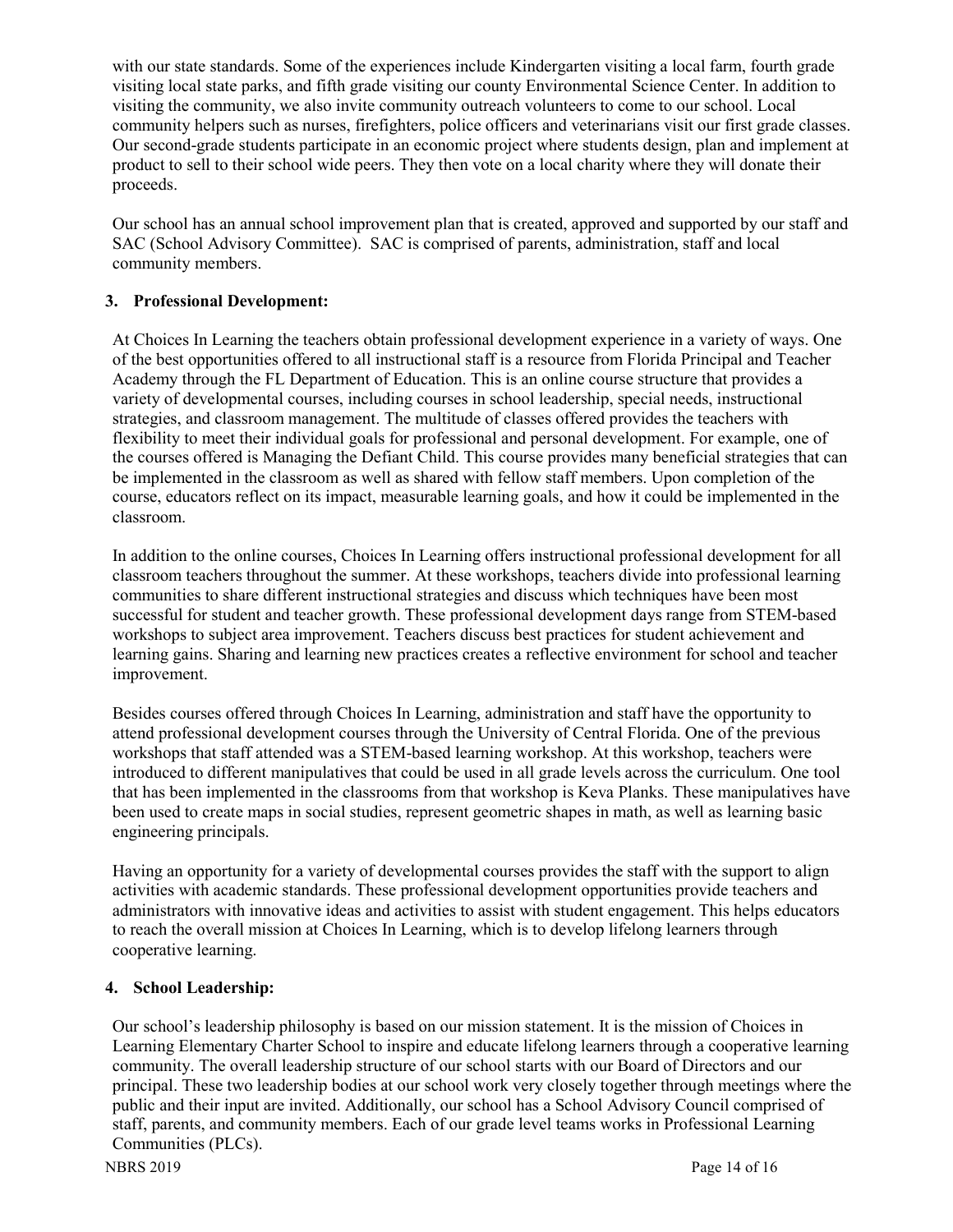The principal and the Board work collaboratively to establish and develop policies and procedures that ensure student achievement and foster a cooperative learning community. The principal is the bridge between the Board and the staff to create a well-functioning unified school. Each grade level has a team leader designated by the principal. Our principal analyzes and interprets student data quarterly and then meets with these leaders to discuss how to best meet the needs of our students and to ensure that they continue to make appropriate academic growth. Team leaders then take the data and continue the conversation at the team level. Weekly PLC meetings are held where data drives the discussions to meet all students' needs. Our principal requires that every team track the data to ensure that every student makes an appropriate annual learning gain. Students who show a need for additional support are provided with assistance through MTSS (Multi–Tiered System of Support). Our principal also monitors the progress of students who receive tiered interventions. Students who need enrichment are provided such opportunities. All of these leadership components are critical for our school's success and our students' individual learning.

Additionally, our principal selects a focus for our school each year based on the disaggregated student assessment data and on her observations of teachers' instructional practice. She leads professional development (PD) activities that help teachers know how to improve and implement the strategies necessary to positively impact the targeted area of need. She coaches our Instructional Coach and our Dean so that all three can successfully observe the teachers to monitor implementation of the strategies covered in the PD activities and to provide appropriate feedback to the teachers. These areas of focus have enabled our school to improve students' scores on the Florida Statewide Assessments every year.

Choices In Learning's School Advisory Committee works in conjunction with the staff to develop a School Improvement Plan that focuses on all academic areas. From this partnership, our school has implemented a Math and Reading Curriculum Night, Science Fair, and Cross Grade Level Writing Mentor Program. Math and Reading Curriculum Night bring parents in to the school to learn strategies to help support their children at home. Science Fair is a celebration of science skills. Our mentor writing program fosters a relationship between teachers and students in different grade levels, creating a collaborative environment focused on students' growth and achievement within their writing.

Due to our mission of developing collaborative lifelong learners, we all work together to ensure that our policies, programs, instruction, and relationships are focused on student achievement.